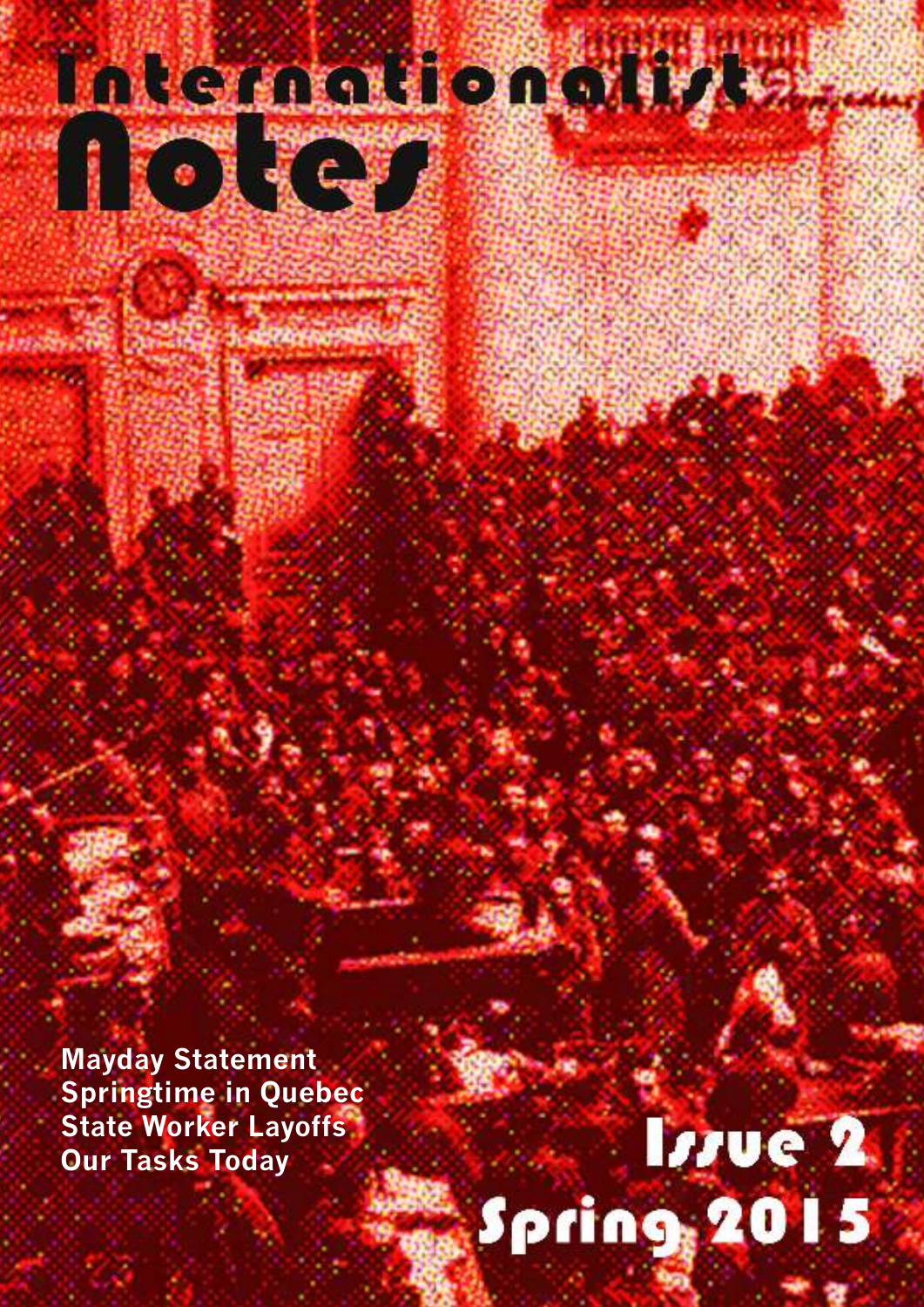### **In this issue:**

| ICT Mayday Statement                            |  |
|-------------------------------------------------|--|
| Springtime in Quebec                            |  |
| UW System Cuts–We are not all in this together! |  |
| Our Tasks Today                                 |  |



Cover: Detal from Petrograd Soviet Assembly at the Smolenk Institute 1917

#### Internationalist Notes

Volume 1, Number 2, Spring 2015 Address all subscription requests and correspondence to: **IWG** Publications P.O. Box 14485 · Madison, WI 53708

> Webpage: leftcom.org Email: northcentraliwg@gmail.com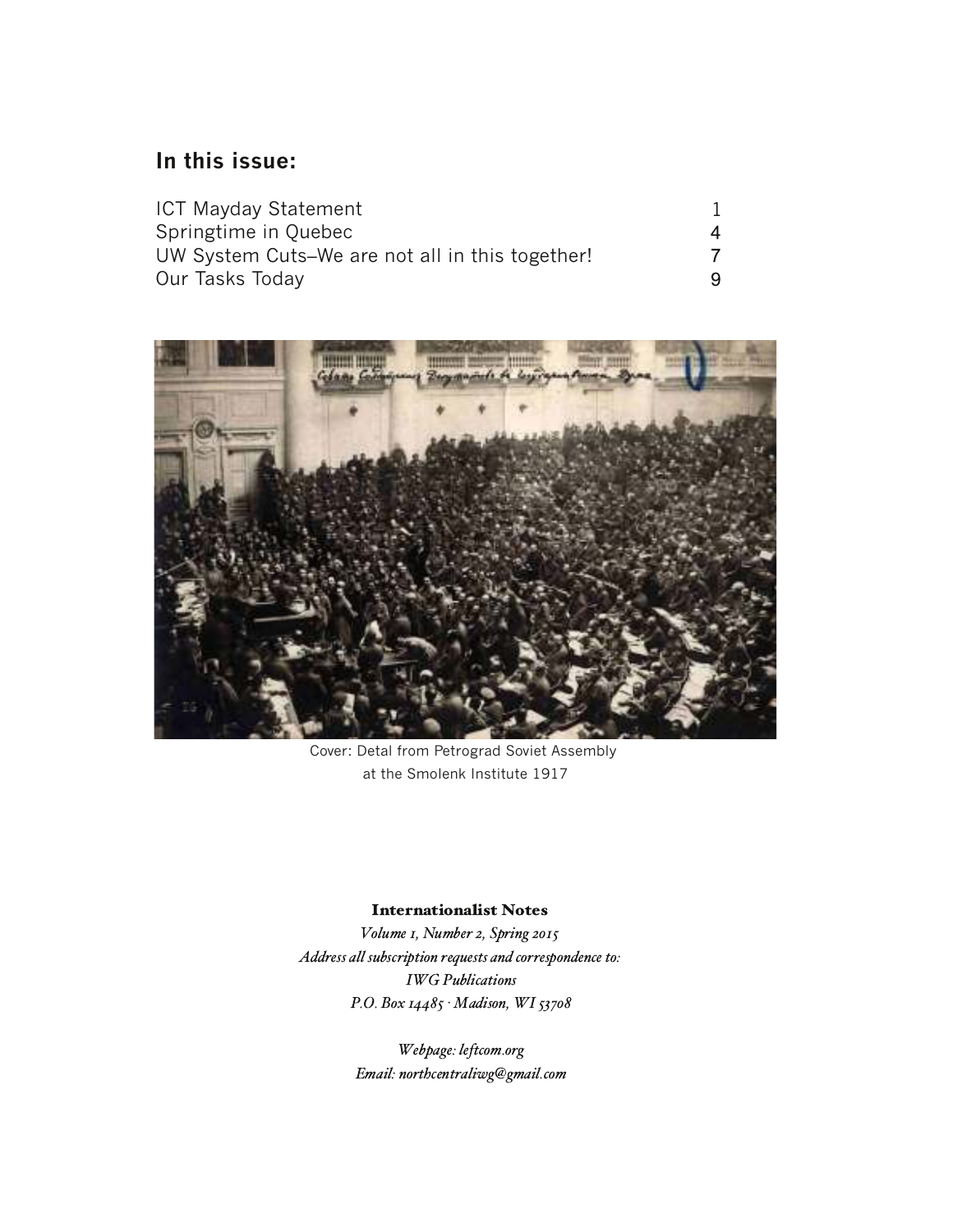## **Against Capitalist War Against Nationalism in All its Forms Only Perspective is International Class Struggle**

May Day this year falls close to the 70th anniversary of the end of the Second World War. In Western (May 8 1945) and Eastern (May 9) Europe there were joyful celebrations by those who survived 6 years of massacre in which perhaps 100 million died around the world. Despite the fact that there has been no outright conflagration on the same scale as  $1939-45$  the world has not endured a moment's peace since. A post-war boom, dominated by two rival imperialist powers who got what they wanted out of the war, ensured that proxy wars in Korea, Vietnam, Angola etc never became global. Even the Cuban Missile Crisis (1962) found neither side ready to plunge humanity into oblivion. But then the post-war boom was still in play.

The situation is different today. The end of the post-war boom in 1973 showed that capitalism's cyclical crisis had returned. It led to increased tensions and a racking up of the arms race in the 1980s. This led to the economic implosion of the USSR which had been devoting 25% of its GDP to maintain an unsustainable arms race. This was not the "end of history" for "history" never stands still, but it was the beginning of US hubris. The unilateral arrogance of the wars it (and its allies) unleashed on the Middle East have today reaped their reward in the increasingly brutal and bitter conflicts which are spreading from Syria and Iraq to Libya and Yemen as well as much of Africa north of the Congo. The situation worsened after the collapse of the global financial markets in 2008 and the subsequent austerity policies inflicted on populations around the world. This in turn provoked anti-austerity movements which culminated in the Arab Spring of 2011. The outcome was not the victory of "democracy", as Western imperialists originally claimed, but an increase in imperialist rivalries which have now torn so many of these states apart. Millions of people who wanted no part of these wars have been driven from their homes, raped and injured or have had their deaths dismissed as "collateral damage".

Everywhere the ruling classes feign moral disapproval (at the actions of other rulers naturally) and for many conflicts they claim that there are "peace processes" in operation. At best these produce ceasefires but the wars still go on and on and increase in number. The number of places hit by war from which people are fleeing around the world goes up every year. And what of those that flee? They take part in a version of real-life "Hunger Games", crossing deserts to reach coasts and then trusting their savings and their lives to people traffickers and unseaworthy boats in an attempt to get to the "rich" (for some) north. The "winners" of these "games" get to "enjoy" a low paid, insecure existence faced with racist attacks. The response of the main imperialist perpetrators of their misery is not to stop plundering and bombing their homelands but simply to make it harder for them to get to the north.

Can anyone doubt that this is a picture of a global system in crisis? Capitalism has created the possibility of a world of abundance yet continues to inflict misery on millions if not billions. The fundamental reason is to be found in the laws of capitalist production themselves. The same laws which drive capitalism on are also the ones which produce its crises. The law of the tendency of the rate of profit to fall pushes capitalism continually to "expand or die". When the rate of profit is no longer sufficiently high to encourage investment the crisis kicks in. This happened before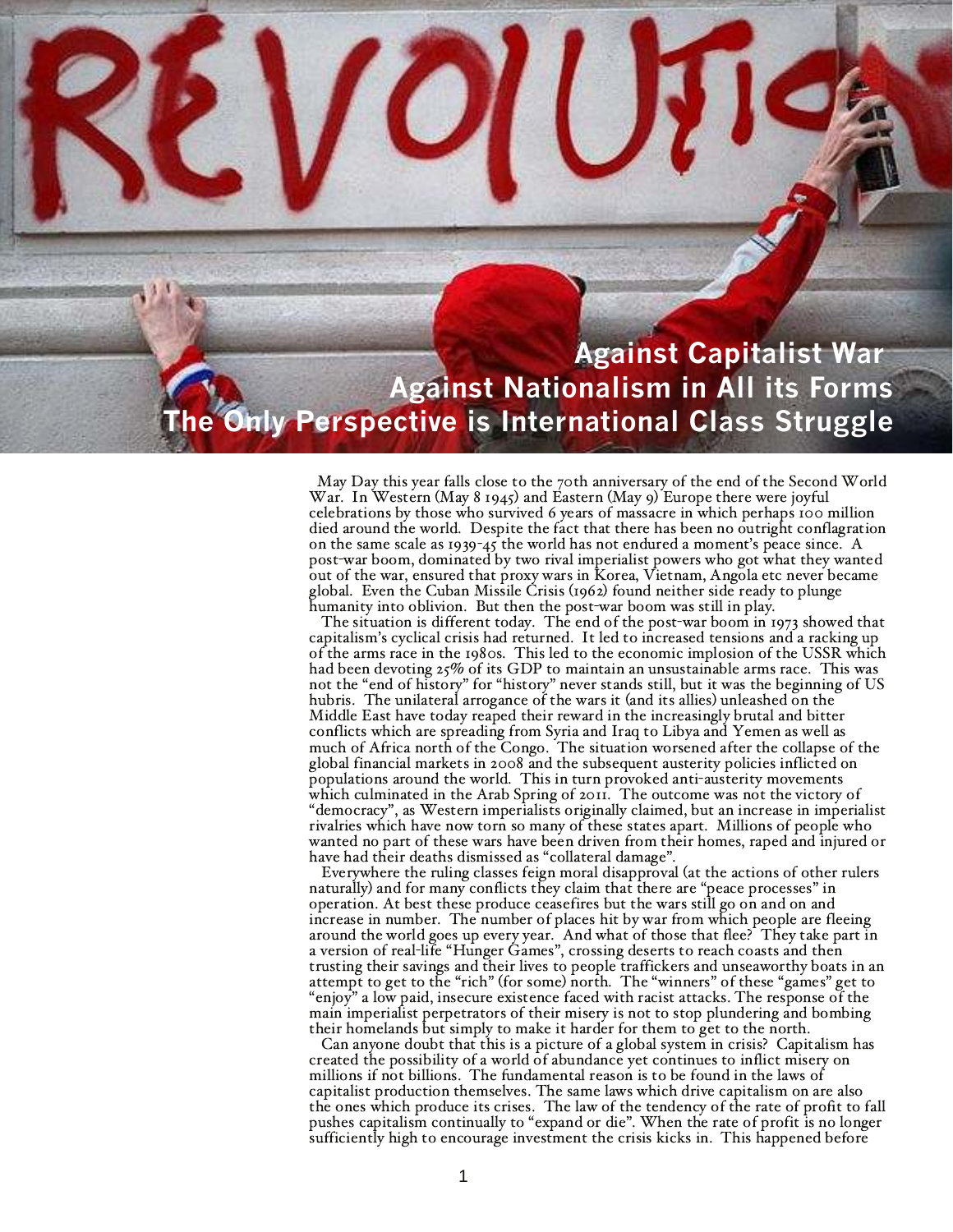the First World War and before the Second World War. The destruction of these wars caused a massive devaluation of capital which allowed for a new round of capital accumulation to begin. The capital destruction of the Second World War was so great that it produced the longest boom in capitalist history. But this ended in the early 1970s.



Since then we have had a system lurching from one expedient to the next to keep going. Thus far the capitalist states have managed the current crisis. This culminated in the massive bail out of the banks through a fiction of creating money from nothing. They have increased sovereign debt to levels which are unlikely to ever be repaid but they have reduced spending on wages, welfare and social provision in order to claim financial orthodoxy. They have no real solution to this crisis but their one consistent answer is to step up class war against workers everywhere.

This takes both material and ideological forms. Health and social security spending has been slashed. The only alternative is a job with lower wages, zero hour contracts and no security. This is followed up with media accusations that it is all the fault of "foreigners". Either it's those migrants who "steal our jobs" or it is some foreign government with its dirty tricks which are the cause of the problem.

Everywhere we find the rise of the likes of the Front National, UKIP, Jobbik in Hungary, the Italian Lega Nord, the German AfD and Pegida who all try to capitalize on the economic crisis to push their reactionary agenda. These racist and nationalist parties are playing on fear but they are nothing compared to the mainstream capitalist parties of both left and right who use it to divert attention from the real cause of our misery  $-$  the capitalist crisis. Their nationalism is more dangerous as it involves justification for participation in imperialist war. In Ukraine the masses are victims of two sets of gangsters acting as proxies for outside powers. The pro-US and pro-EU government in Kiev is playing on the tradition of a mass murderer like Stepan Bandera and the "struggle for national independence. In the East it's the USSR's "anti-fascist" struggle of World War Two which is at the basis of nationalist propaganda against the "fascists" in Kiev. And Putin will be taking the salute at the Victory Day parade in Moscow to celebrate the end of World War Two (or the Great Patriotic War as it has been known since Stalin's day) on May 9. No leading Western politician has so far offered to celebrate alongside him.

The global economic crisis of capitalism has increased the imperialist rivalry that we are now witnessing. The desperate competition for energy resources, strategic and financial advantage and any kind of expansion that can relieve the pressure on any national economy lies behind the increasingly barbaric wars of our time. Under capitalism global debt forgiveness is entirely a utopian fantasy. All the capitalist powers would like devaluation of capital  $-$  but not their own. The road to a future generalized imperialist war has not been closed.

*Dimitry Mitroshkin Mayday*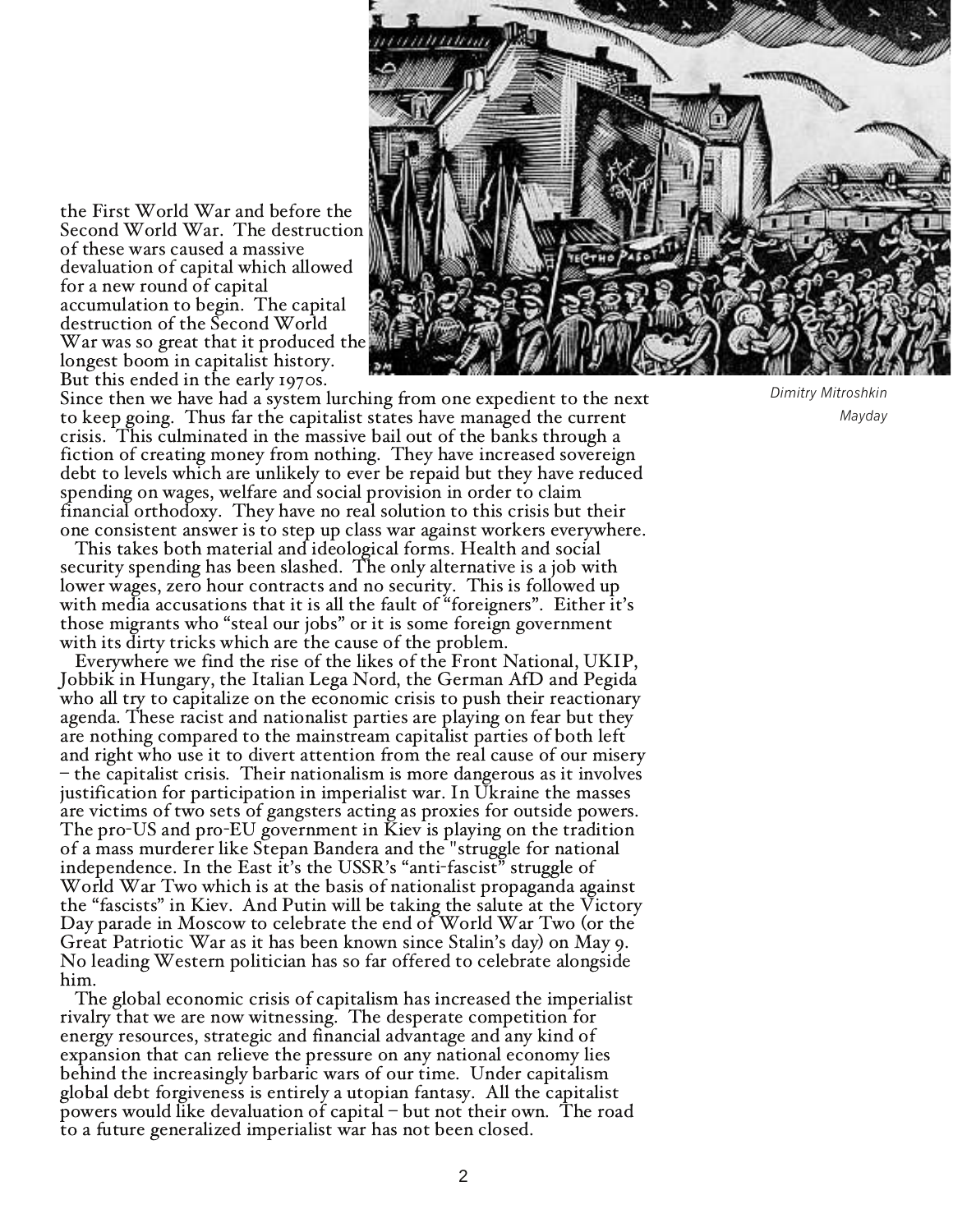But neither has the alternative. The working class has no country. We are, and always have been, a class of migrants. We are the one force which is capable of fighting austerity, nationalism and the capitalist drive to war on a world scale. This is not because we are the bearers of any special moral virtues but because we are the one producer class which has the collective means to confront capitalism in the same way everywhere, and to surpass it. It is not yet immediately obvious but humanity is approaching a decisive choice. Either we follow the logic of capitalism towards more and more warfare and the ecological rape of the planet or we reconstitute society anew on the basis of a common ownership of the world's resources. We call this communism but it has nothing in common with the state capitalism of the old USSR. It is a society without states, without borders, without money and without war based on the principle "to each according to their needs, from each according to their abilities". To achieve it will not be easy. We must first reject austerity but only as a first step to rejecting everything else capitalism promises. In the course of this long struggle we need to create our own autonomous organs like strike committees, assemblies

outside and against the unions, which allow the maximum of participation of all workers and have recallable delegates immediately accountable to the assembly. Above all it is the task of the revolutionary political minority to frame the alternative in a political program to inspire and unite the majority of workers and in the final analysis create a political organization capable of spreading that program and leading the assault on power. This party will not be a government in waiting anywhere. It will have no country. It will be international and internationalist and act as coordinator for all those who seek to end the misery of capitalist existence. Our aim in the Internationalist Communist Tendency is to be part of that process.



Internationalist Communist Tendency

May Day Statement 2015

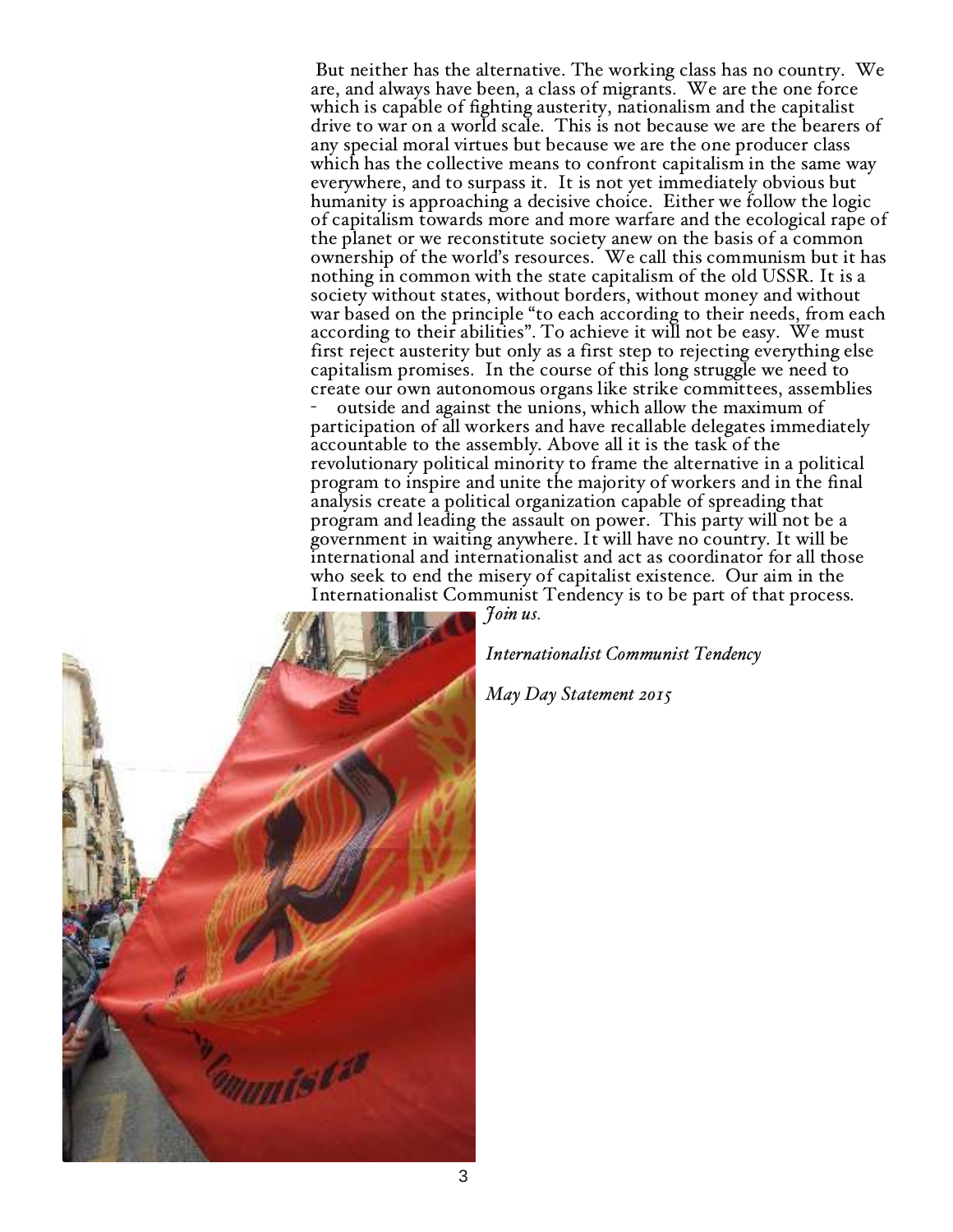

The article which follows is a translation of the main item in *L'Internationale*  $(March 2015)$  the French-language intervention broadsheet of the Internationalist Workers' Group (GIO) which was distributed in the current student demonstrations in Montreal and Québec in which thousands turned out to protest not only over cuts in the education budget by the PLQ ((Parti Liberal Québecois or the governing Liberals) but also against the austerity attacks on the whole working class. Chanting "1,2,3 4, this is fucking class war, 5,6,7,8 organize and smash the state" in last Monday's (March 23) demonstration they have proclaimed a Printemps (Spring) 2015 of protests to equate to the year long protests which began in with the so-called Maple Spring of 2012. Union leaders have already refused to support the protests but the students hope that, as in 2012 their movement will be the catalyst for a wider class movement. This week's demonstration was met with fully tooled up riot cops who used batons, dogs, pepper spray and tear gas fired at point blank range which left one woman severely injured. More than 450 people have been arrested and many have been hurt (the worst injuries have been inflicted by the bites of police dogs). The students intend to demonstrate every week and have earmarked 2 April for a major demonstration. The article below was written as an initial encouragement to the movement to go beyond the current slogan of "Against Austerity, Against Hydrocarbons". There are already open assemblies and organizing committees not under any one organization's control in many educational institutions but the next step is to go beyond the universities and colleges to get the wider working class involved, as eventually happened in 2012. 4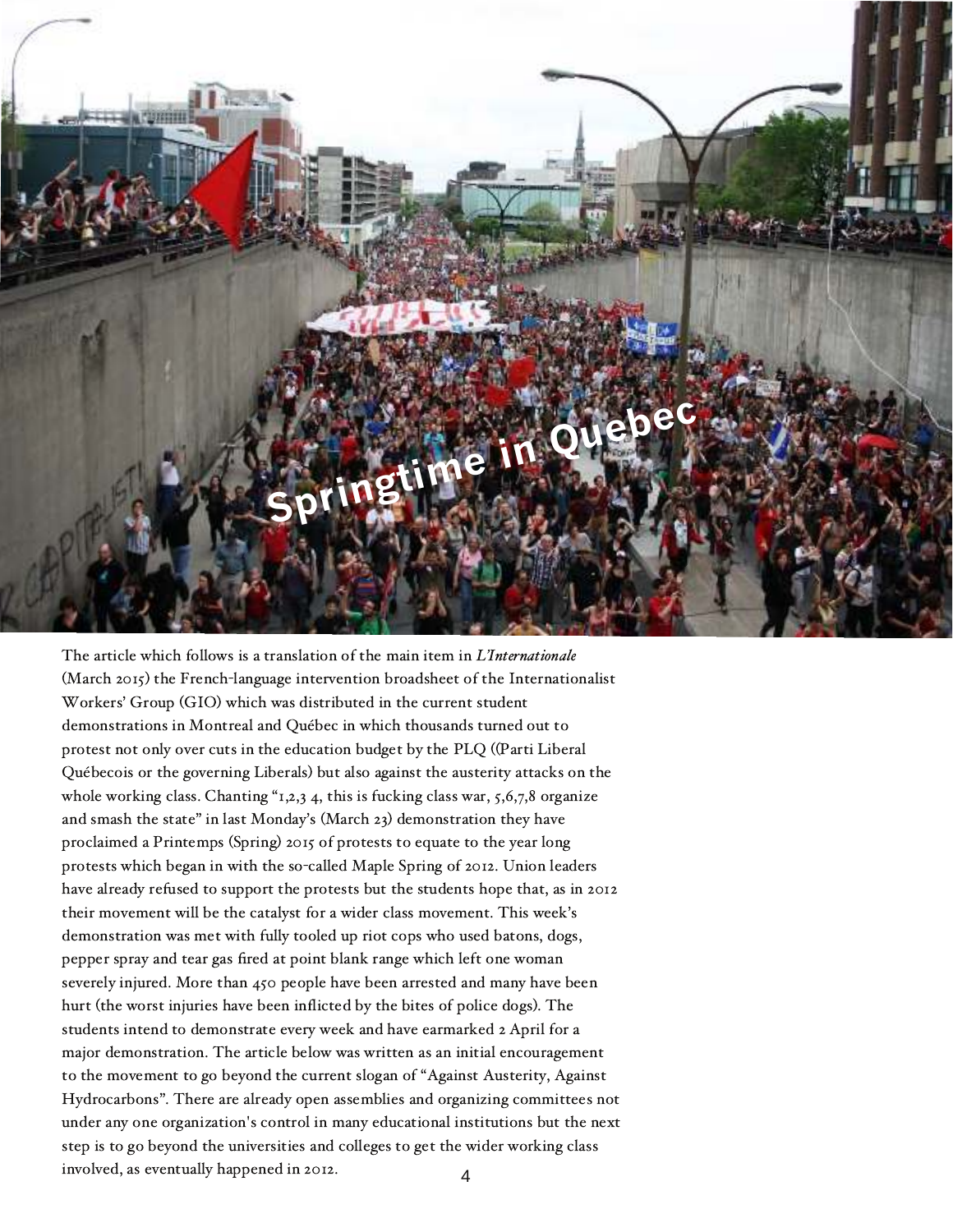

#### It Won't Be Easy

Austerity. It's a word we have heard a thousand times in all the main media over the last few months. What does austerity mean? It means to work more, more accidents, more burnout, and more anger and irritation when you get home. It means to earn less and pay more for child care, for medicine, school and groceries. It means to live from hand to mouth with all its stress. If there are repairs to make, the car breaks down or the price of a metro pass goes up again then you have to cut down on the little luxuries which you still allow yourself.

Austerity is anything but an accident, anything but a decision of a bad government or a case of bad management. It is a direct result of a generalized crisis of the capitalist system since the 1970s. The bursting of the housing bubble in 2008 created through the indebtedness of US housing has narrowed markets and plunged the world into a recession from which some believe they can get out of but to be frank we cannot really see how they can do this. Even the capitalists of the World Trade Organization foresee a decline in the entire world economy until 2060. Because, let's be clear, the capitalist system will not be patched up at least not in the short term and not without it costing us dearly. Is the pain worth it? After the last crisis of this magnitude capitalism only got out of it thanks to the Second World War. With the weapons available to each State now a generalized imperialist war is anything but desirable.

So what is to be done? Resign oneself and swallow the poisoned soup of the Liberal Party? And we could add a touch of blue coloring for the Parti Québecois, or CAQ as well as orange for Québec Solidaire $\{I\}$ ? Accept the rules of the system and to see our lives become more and more miserable year by year?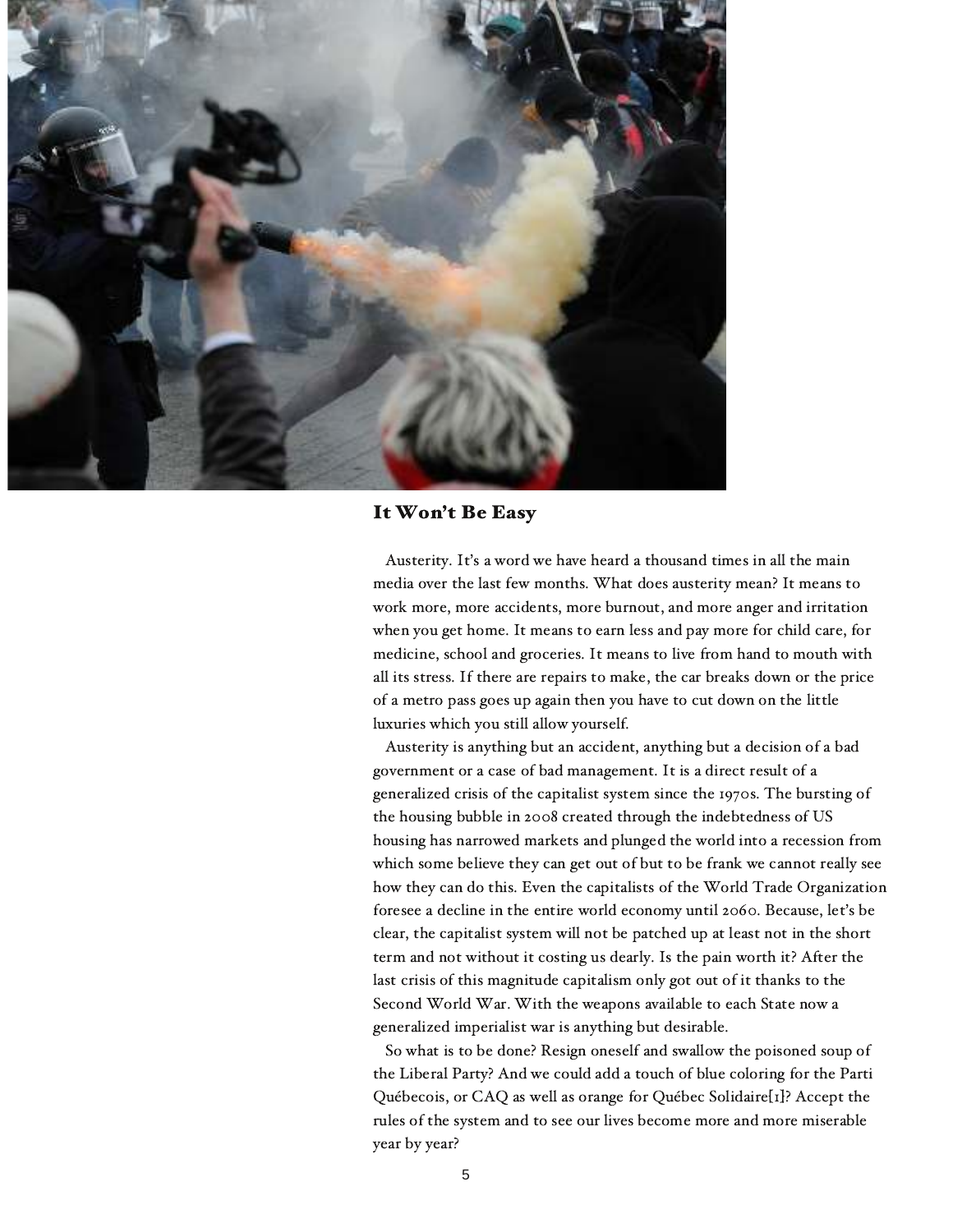The choice which remains is simple: to overturn the capitalist system, to build a society for ourselves, the workers, the proletarians. To accomplish the communist dream of a society without classes or a State. To unite beyond national frontiers and language barriers to fight this system. We have more in common with a worker on strike in Cairo,or a nurse in Seoul than with Pierre Karl Peladeau,Yves Thomas Dorval, Gaétan Barette, $[2]$  or any other bourgeois. We know however that capitalism will not be beaten tomorrow morning. Whilst waiting we need to sell our skin dearly. We must make sure that each cut is passed with greater and greater difficulty. We fight for better not simply for "good" as there never will be "good" under capitalism. It is necessary just to assure ourselves that the steamroller will not crush us. Strike despite injunctions, the special laws and the cowardice of the union bureaucracies. Let's organist ourselves speak to each other not as "hospital worker", "primary school teacher", "student", "civil servant" or "private sector worker". It's necessary for us to form strike committees which go beyond the divisions imposed by the bosses and the laws of the State. Then above all through our struggles to regroup as revolutionaries to give ourselves an organization which allows us to act in an organized enough fashion to overthrow this rotten system.

Maximilien

 $\{I\}$  The Parti Quebécois (PQ) is the main opposition regional party in the province, CAQ is the Coalition Avenir Québec (Coalition for the Future of Quebec) which is a right wing split from the PQ and Québec Solidaire, a leftist nationalist party founded in 2006 based on support for feminism, ecology and social equality.

[2] Pierre Karl Peladeau is a media tycoon known for his anti-working class posture now leading the race to become boss of the PQ, Dorval is leader of a bosses' organization like the CBI, and Barette is a Liberal Party MP in the Québec Parliament and Health Minister in the provincial government.

Friday, March 27, 2015

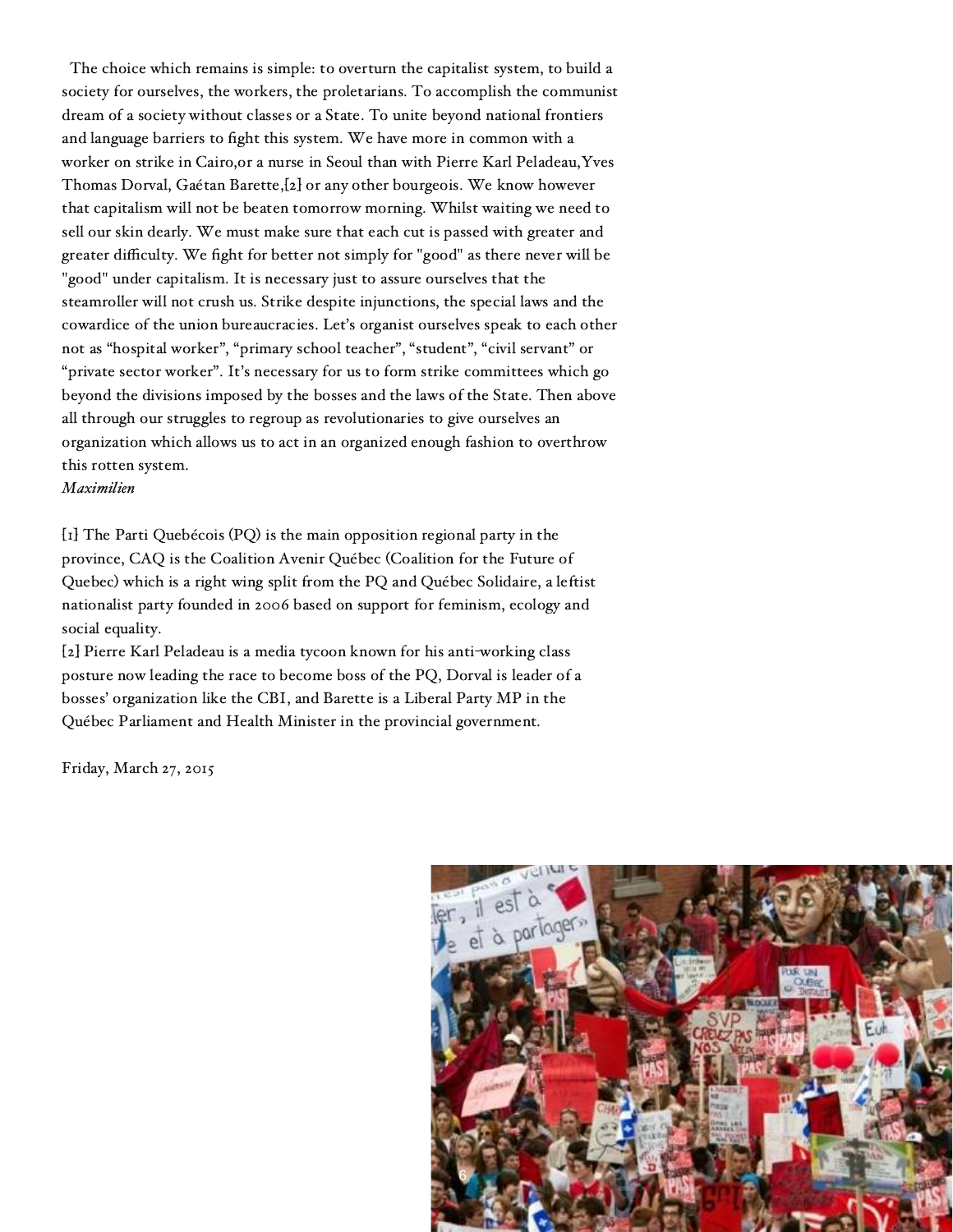## **UW Madison Cuts: We're not all in this together!**



About 7,000 or more workers in the Wisconsin university system, with 1.085 in the university are likely to be laid off in the latest round of austerity measures. The defeat four years ago carries its price. Of course, submitting to this without a fight simply invites more and greater ill treatment. University workers been assured that the layoffs will be spread evenly, so everyone's going to get hit. Chancellor of the UW Becky Blank assures us that "we are all in this together". Some divisions of the workforce have been convinced that somehow this won't hit them personally. Thousands of workers stand to be laid off, clearly some are more "in it together" than others.

There was a protest February 14th of 700 people or so, (remarkable considering that it was -10 below zero and windy). The protests marked the four-year anniversary of the start of the protests in 2011. There were similar protests around the state. The university workers were not well represented at the protest. Plenty of space was given to the faculty and the students. A student involved with the #blacklivesmatter campaign spoke. There was an official from the union local who read a statement as the sole representative of university staff, the workers.

Since the defeat of 2011 the university has been pushing for greater autonomy to control its own individual workforce.[1] In declaring the university in Madison a "public authority" they would be able to run the institution top-down as a private capitalist corporation would be run. In exchange for this "freedom" the state bosses of the UW Madison would be that they would have to make cuts of about \$300 million dollars worth. That is to say \$150 million in cuts for the next two years. Layoffs and privatization have already been happening at the UW Superior.

The state workers union AFSCME is represented on campus by several different union locals alongside other various union organizations. The workforce is completely divided and the only argument is how to divide it up further and who gets the spoils. AFSCME is combining the union regional councils in the southern part of Wisconsin, since the huge collapse in dues paying members. The national union leaders of AFSCME are considering asking for a \$10 dues increase per month, per member. A single dues increase of \$10 a month will cause what is left of the membership to collapse. No worker wants to pay a single cent more out of their checks for anything. A union doesn't stand a chance. So not only are the unions unable to fight they appear set on committing organizational suicide as a final duty to a capitalist class that no longer needs them.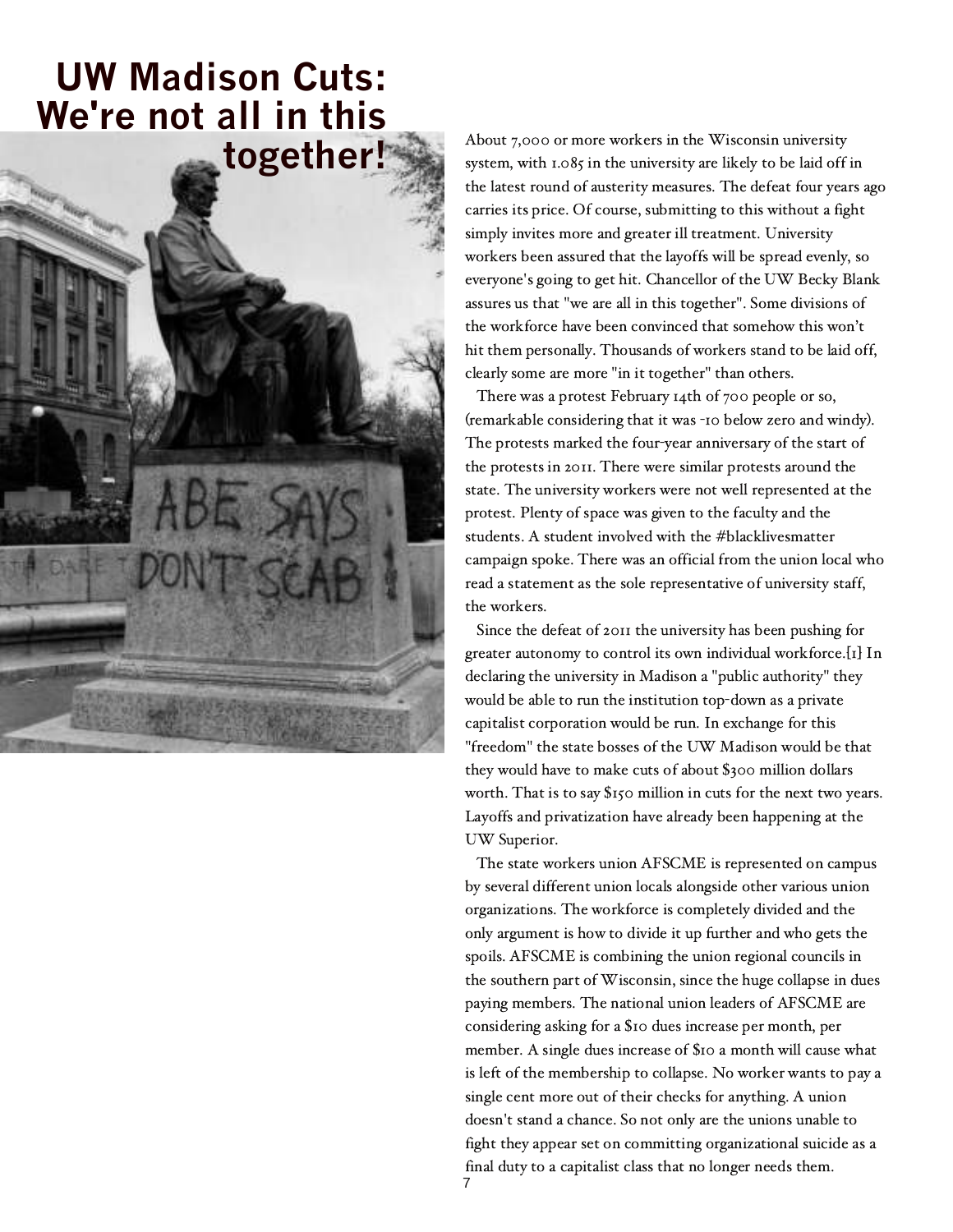Workers can shut the state down. They've done it before as the anniversary date suggests. If they unite, agree to step out and link their struggle with others. If they seek to extend it to all state employees, seek to extend it even into the private sector they can even win. The sentiment in favor of a strike actually does exist. All that is required is its organization.

The standard objections are the same excuses heard over and over, that taking a strike action is illegal therefore it can't be done, that workers aren't conscious enough of their interests to be ready to take action, that the state, the bourgeoisie, the National Guard and the police are too powerful to oppose. The message of the opponents of strike action is that all resistance is futile. Once four years ago, the state legislature sneaked out of a tunnel out of the Capitol building, out to a waiting bus because they feared the anger of workers after they voted to slash their pay. The capitalists in their Capitol know what fear is.

Today workers are faced with even harder cuts. The electoral route was a road to nowhere. We've done things the legal and peaceful way and it was a failure. While it is illegal for workers to take strike action in this situation not fighting back would the real crime.  $AS$ 

 $\left[1\right]$  For a previous article on a similar theme see leftcom.org Monday, February 23, 2015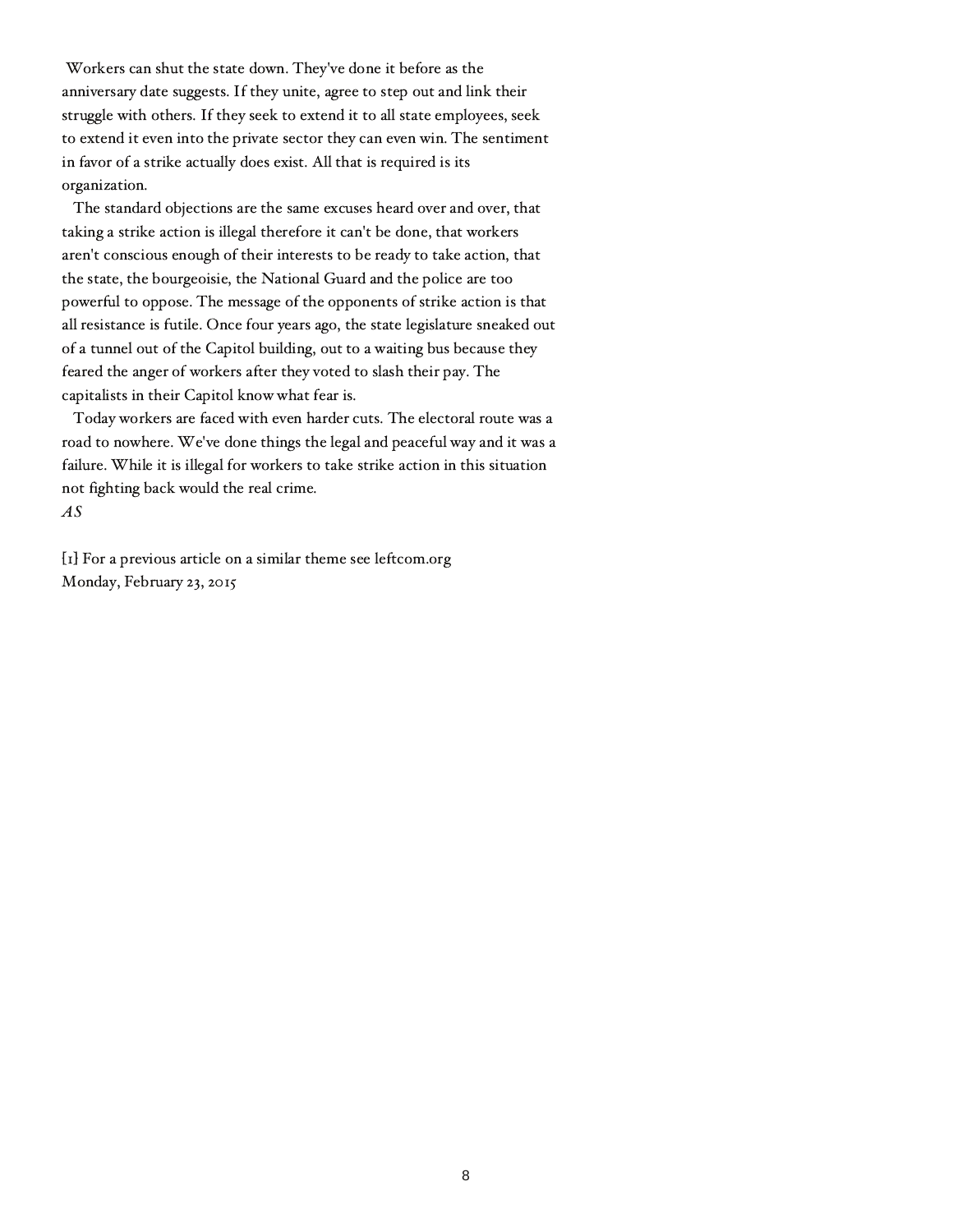

**We need to bring back the idea of an alternative society**

In the article "Let us commit ourselves to revolutionize this brutal reality," which appeared in the March issue of Battaglia Comunista, we stressed that the war on terror, exploitation, poverty, environmental devastation, are inter-connected phenomena and manifestations of the economic and social crisis. The article we quoted concluded by stressing the need to engage in political terms to bring out the real sense of the alternative society. We will try now to deepen this conclusion a bit more.

It should first be said that when we speak of "alternative society" we mean a real alternative. Not simply a reformist improvement of the current economic and social system, but rather a different society that completely replaces that of today.

The basis of real change must be the transformation of the economic structure, i.e. the way of producing wealth which humanity needs (goods, services, etc.). Today, all over the world, production revolves around the profits of a few. The same tools to produce and distribute "wealth" are under the ownership and control of these exclusive few. Breaking the link between profit and production, abolishing the ownership of the means of production by the few masters ("public" or private), these are the basic steps upon which a real alternative must be based.

The tools to produce and manage wealth should not have "ownership", if anything, they will become ... collective property, placed at the service of the satisfaction of human needs. Only starting from such a transformation will all other aspects of our lives - as a result - really be improved. Any other proposal, which does not embrace these assumptions, is only a fake - and unenforceable - alternative.

We are not idealists, we do not imagine heaven on earth, we only think that there is a compelling need for a different society for all humanity, where profit and the exploitation of one person by another disappear, and with them all the brutality that is, in fact, a consequence of exploitation and profit. We are also aware that such a transformation will not fall from heaven, and will confront many obstacles and much resistance. For this reason, this alternative will only have the chance to come about through the conscious and disruptive action of the international working class, which will create its own decision-making bodies, in which there must be maximum participation of the exploited but from which industrialists, bankers, bosses of all kinds, and their servile politicians must be categorically excluded.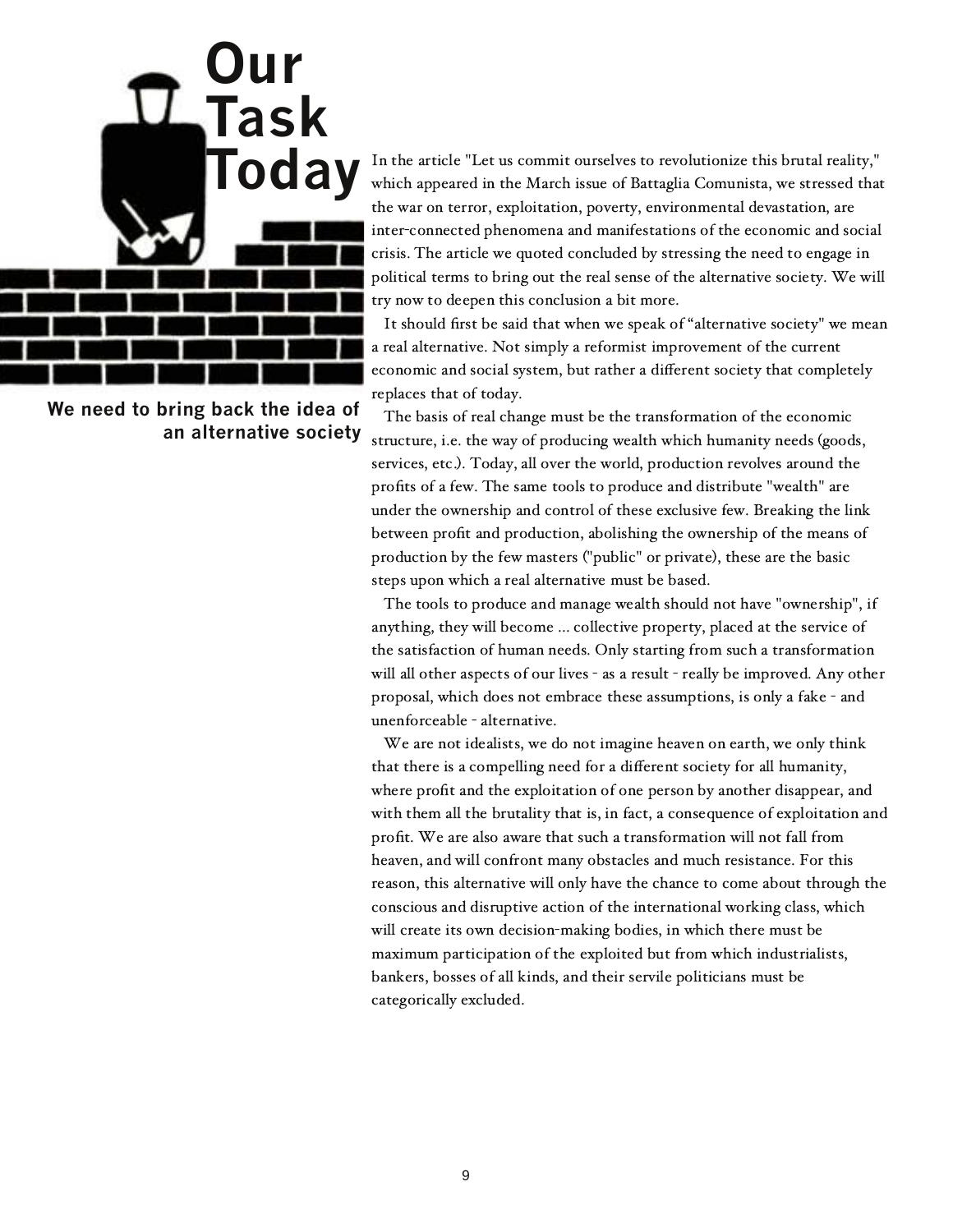There can be no alternative to the mass action and consciousness of the working class. Of course, looking at the state of confusion in which the exploited class is immersed today, it becomes easy to realize how far we are from such a transformation at the moment. The proletariat, casual workers, all workers and their children are - except for a few individuals - completely under the control of the dominant ideology. The "most committed" are mainly lost following the various fake alternatives (the  $\varsigma$  Stars Movement, Salvini, Landini[1], etc.) and where such illusions are absent, discouragement and resignation dominate. But this is not surprising. The "few" masters of whom we spoke own and also influence the means of intellectual production: the TV, newspapers, schools, etc. Through these tools a distorted view of reality is propagated, different ideological forms that are the opiate of the exploited class.

Among the proletarians today the sense of real alternative society, the communist perspective, is at a record low. This is also due to the defeat suffered at the beginning of last century. The October Revolution should have been the beginning of an international process of transformation of society. But the political revolution in Russia remained isolated. Despite the proletarian turmoil present in different areas of the world, nowhere else were the workers able to defeat the boss class. Even in Russia, given the impossibility of "building socialism in one country", there was no economic transformation in the communist sense and a counter-revolutionary phase opened, from which arose a particular form of capitalism, "state capitalism ".

That was a heavy defeat for the international proletariat. When fighting, any defeat must be examined, but the great damage was that defeat was passed off as a victory. For decades, "state capitalism" has been touted by the "Stalinist" ideology as "real socialism". One can also learn from defeats but that false ideology has contributed strongly to hinder any analysis of defeat, creating political confusion among proletarians and many sincere comrades. This is a confusion that is still preserved and recycled in the various "myths" of the left. The icing on the cake was then applied with the collapse of "real socialism"[2], a collapse touted as proof of the impossibility of building an alternative to capitalism, further destroying the meaning of the alternative itself, making capitalism appear to the eyes of all as the only "possible world", but of course subject to reform within certain limits.

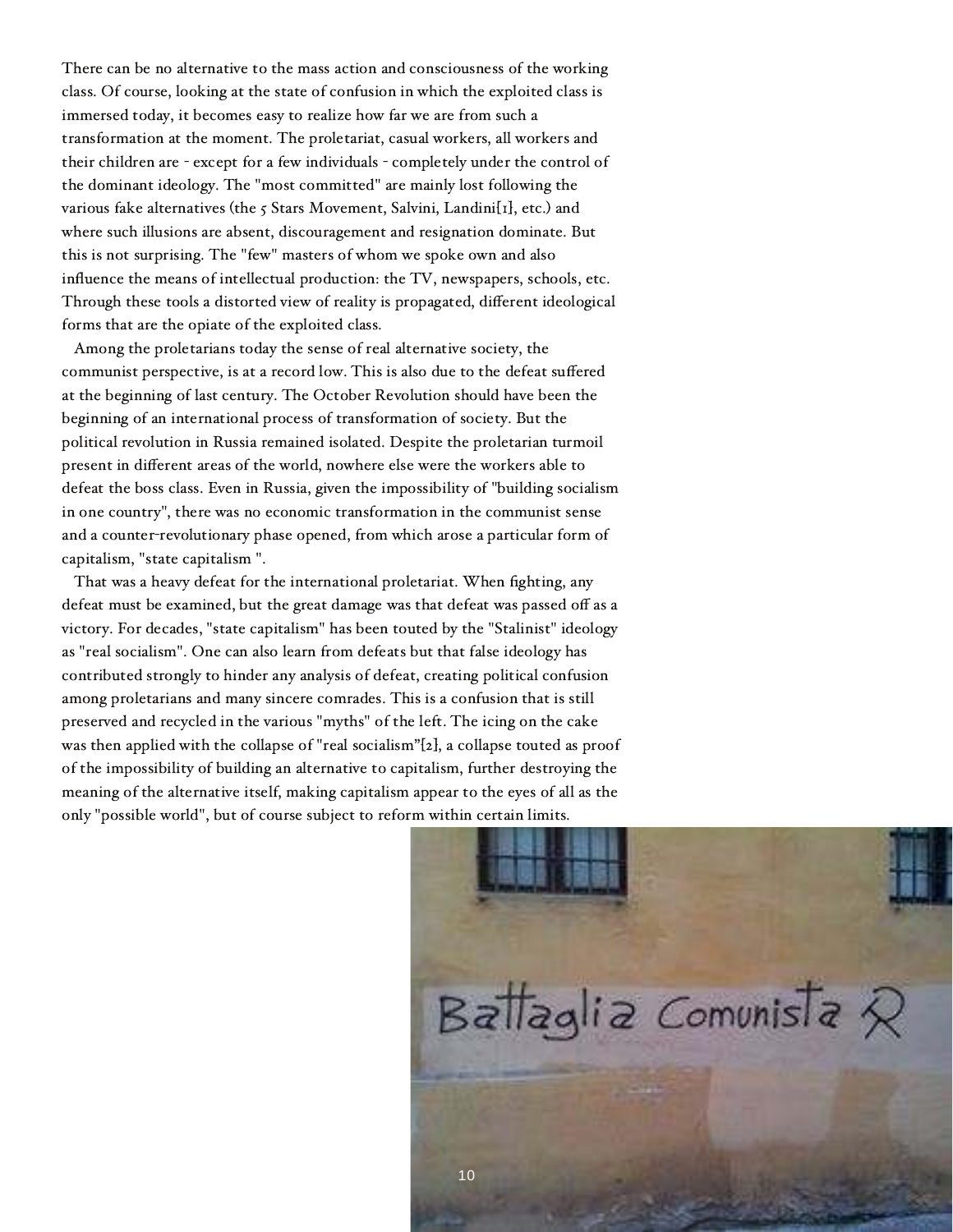Our small organization was among the few who managed to critically analyze that defeat. Moreover, it remains active, not closing in on itself, always trying to measure itself against the events and struggles that concern the working class, and has made an important contribution over the years to the development of communist theory. But, frankly, we do not like living in the past. We believe we have an important political heritage that can be used, today, precisely to resurrect the idea of a social alternative\*. But for us this is not just a slogan, rather it is the political objective we place at the centre of all our activities.\* To the extent we can, we are active amongst other workers, supporting their struggles. We give make political propaganda on the ground. We carry out a job of training and debate internally, because we do not believe "myths", even ones about ourselves, and we have no dogmas. We publish newspapers, leaflets, books. We take part with our positions and our independence, in industrial actions and protests. We debate with other comrades. In all these activities we put political clarification at center stage in the fight against the dominant ideology and we put forward the need for a communist alternative. We are aware of the difficulties. We know that we are far from the development of a process of the communist transformation of society, but we also believe that this alternative is the only possible one, the only one for which it is worth engaging.

In the absence of revolutionary conditions today, we must act by setting realistic goals, to help build the political conditions necessary to ensure that one day, that alternative is achieved. Today the major political objective remains the commitment to build the international communist party of the proletariat. Not a parliamentary party and not a party that claims to "make the revolution" on behalf of the class. Rather, an organization able to connect to the rest of the proletariat, to guide, stimulate it, and at every turn making the meaning of an international communist alternative come alive in terms of a concrete political program. We are making our contribution, if you are motivated to commit yourself to liberation from the chains of capitalism, then you should start to lend us a hand.

#### $(XZ)$

from Battaglia Comunista. April 2015

[1] The Cinque Stelle (five Stars Movement) is led by the comedian (obvious qualification for a capitalist politician) Beppe Grillo which attracts voters disgruntled with all the main parties but has no program. Salvini is new boss of the racist Lega Nord (Northern League) which he has positioned close to the Front National in France and Landini is boss of the metal workers union (fiOM) which recently went on strike against the so-called Jobs Act of the Government of Renzi (who is an admirer of Tony Blair and wants to make the Democratic Left into New Labour).

[2] "Really existing socialism was the name given by the Stalinists to the system in the USSR which collapsed in 1990.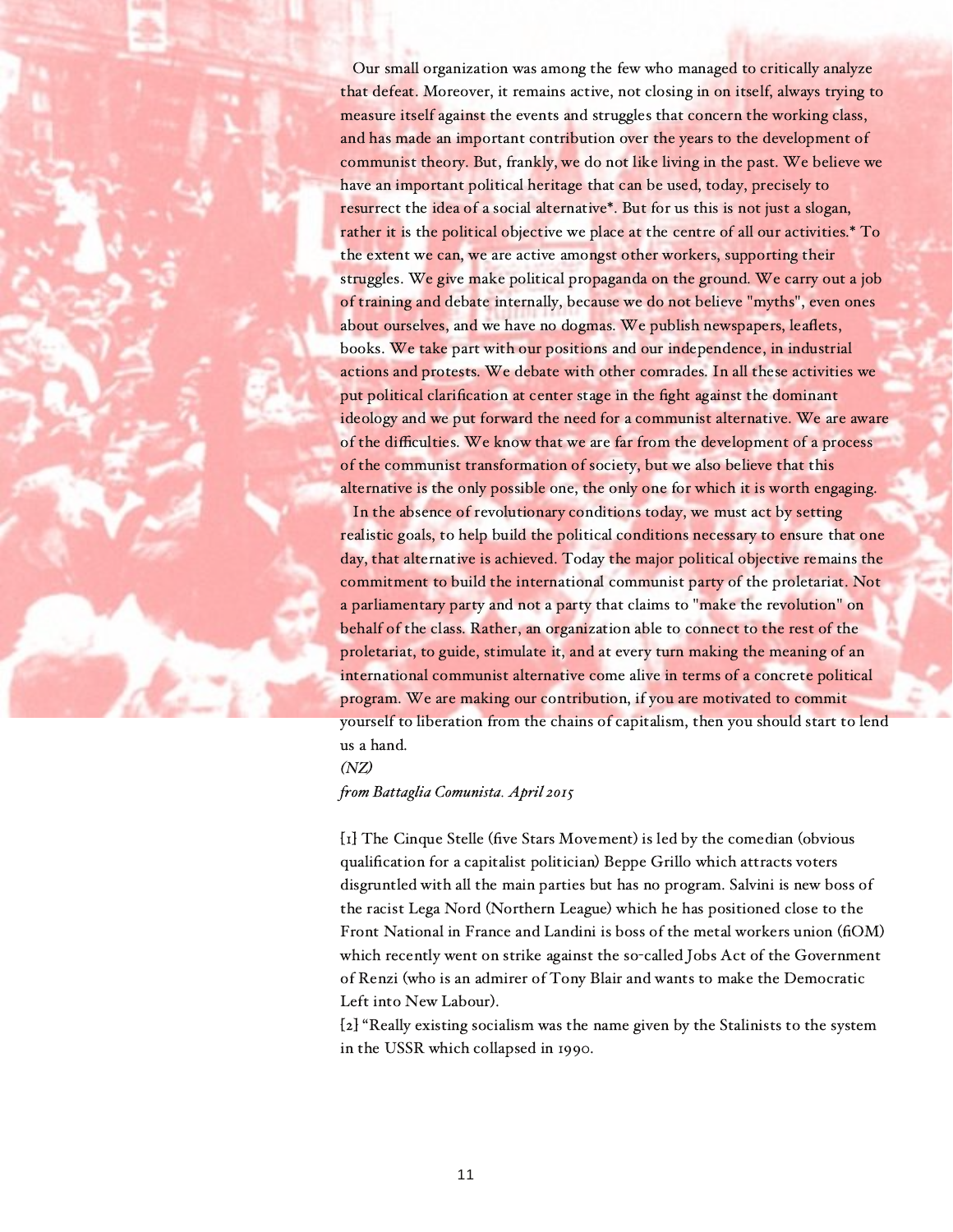#### The Internationalist Workers' Group is the organization of members of the Internationalist Communist Tendency in the US.

"We are called internationalists because we believe that the interests ofthe exploited are the same all over the world, and that communism can not be achieved in a single geographic area, a myth peddled as true by Stalin. We, are therefore, bitterly opposed to Stalinism in all its varieties, for too long taken

to be communism, both by the bourgeoisie and many generations of workers who looked to it in good faith when the ownership of industries, distribution, land, etc. went from private to state hands, leaving capitalist relations and its components (commodities, money, wages, profits, borders etc.) largely intact. This was not communism but a particular form of capitalism, state capitalism. After 1917 the economic blockade of the Soviet Union and the failure of the world revolution in the West meant that the revolution was transformed into its opposite, eventually becoming an imperialist bloc that would collapse after only seventy years. " Internationalist Communist Tendency < A bout Us

For more information about our organization and answers to frequently asked questions:

http://www.leftcom.org/en/about-us